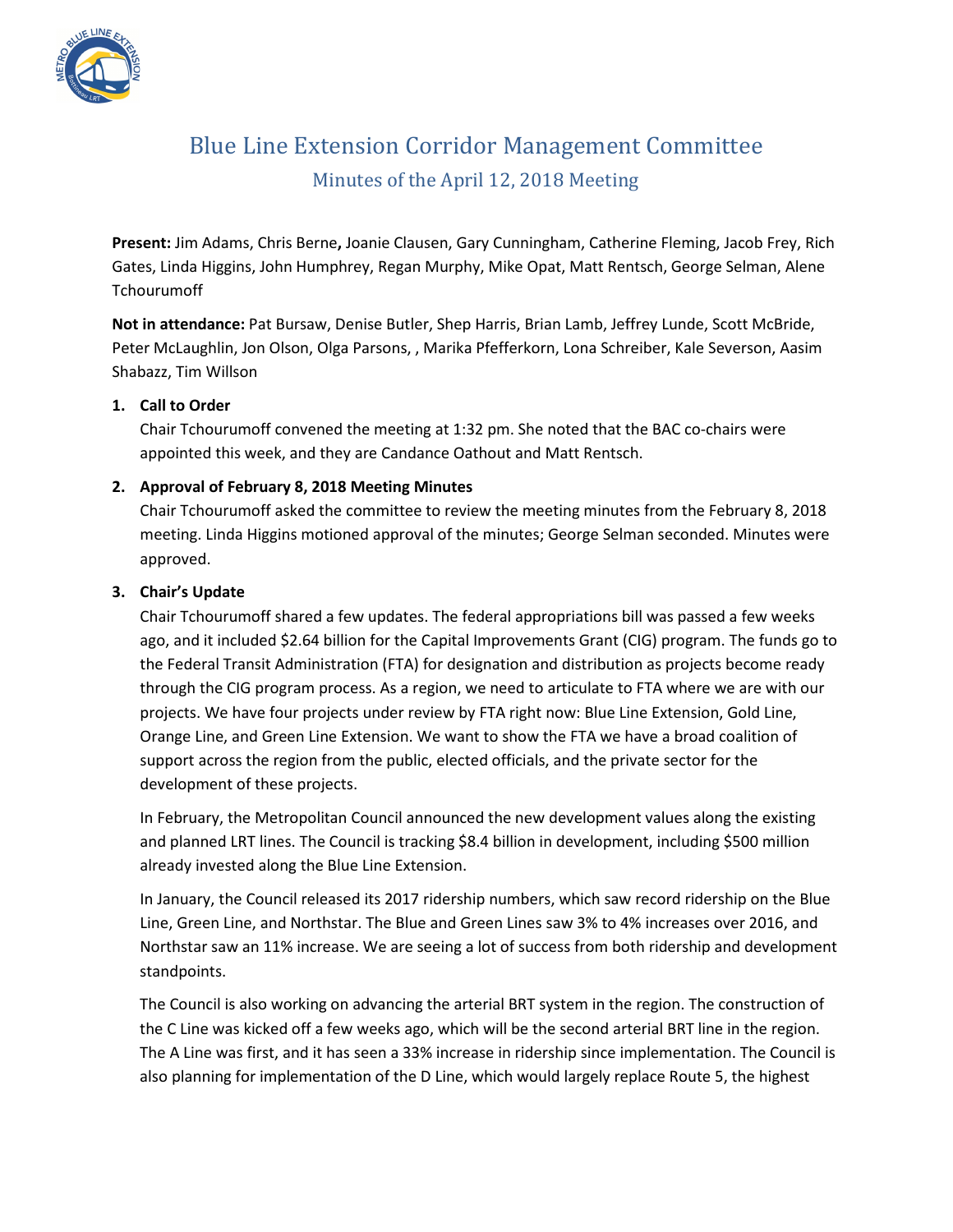

ridership route in the system. The governor has proposed \$50 million for additional implementation of other routes like the D Line.

There are a few proposals at the legislature that could impact transit projects. One proposal would prohibit the co-location of freight rail and light rail. There are other systems in the US that operate safely in co-located corridors, including Dallas, Denver, New Jersey, LA, Sacramento, St. Louis, Charlotte, Portland, and San Jose. We are working really hard to make sure we have a design and a system that is safe. Another bill would require the Council to develop a non-fixed guideway transit system development and implementation plan, which could not include LRT or streetcar.

# **4. 90% Cost Estimate**

MarySue Abel presented. In January the 90% plans and specs were completed, which allowed the project office to complete the 90% cost estimate. As design advances, the cost uncertainty becomes less and less so the contingency can be reduced. There will be contingency through construction because there will still be unknowns.

The total project budget did not change from 60% to 90% design – it is still \$1.536 billion. The contingency was reduced from 25% to 21%. Contingency is usually around 20% for a 90% cost estimate so the project office feels comfortable with this number. The base year estimates were updated to 2018, and the year of expenditure moved from 2018, 2019, and 2020 to 2019, 2020, and 2021.

In dollars, the contingency went from \$297 million to \$262 million. Those dollars went to the following:

- Design refinement: \$10-15 million
	- o Bridges/retaining walls
	- o Brooklyn Park OMF
	- o Contaminated soil
	- o Systems integration
- Schedule refinement: \$15-20 million
	- o Revenue service date moved from 2021 to 2022
- Finance charges: \$10 million
	- o Revised local funding disbursement schedule

There are Four main risk categories: requirements, design, market, and construction. Related to requirements, we are still working on BNSF agreements. The project office has had a lot of coordination with Xcel, but the towers are on BNSF property so that is tied to the BNSF negotiations. The 90% plans were sent to BNSF for review, so we hope to have a dialogue with them in the near future. The design risks have been largely mitigated. Market risks include construction bids, right-ofway, and schedule delay. Construction risks include unforeseen conditions and contaminated soils.

Joanie Clausen said the City of Golden Valley met with Keith Ellison recently, and he is concerned about the tariff on steel. Have we considered how that could affect this project? MarySue Abel said it has not been considered at this point. We'll have to evaluate it as we get to the 100% estimate, but that is part of the market risk contingency.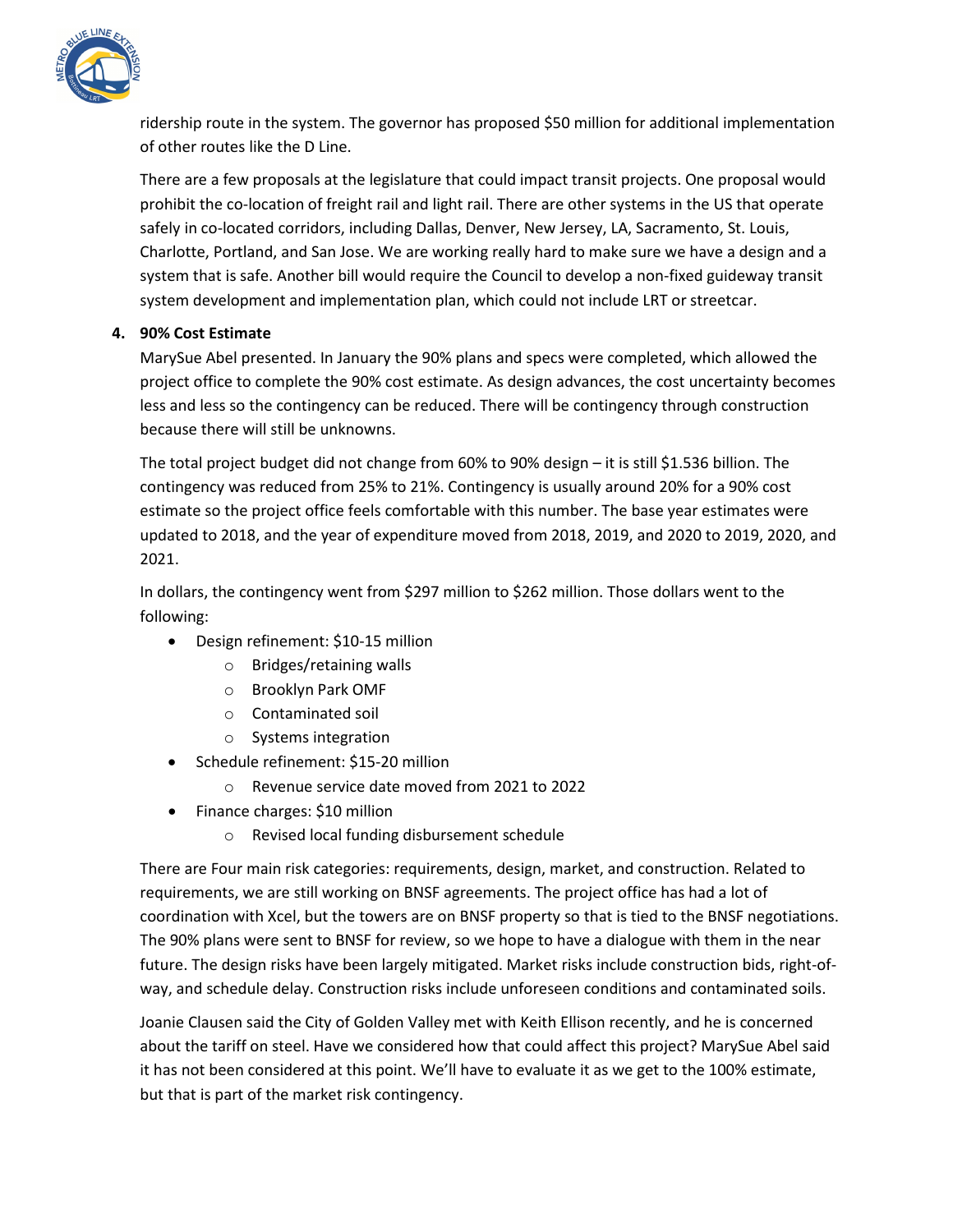

# **5. Olson Memorial Highway Design**

## Roadway Design

Jim Toulouse presented. Key issues identified for Olson Memorial Highway in 2015 included:

- Designated principal arterial
- Functions as reliever for I-394
- Pedestrian crossings in poor condition
- No bicycle facilities

Public feedback regarding the design of Olson Memorial included:

- Slow vehicles down; cars exceed posted speeds
- Prioritize pedestrian safety and walkability, including north/south connections
- Add bike lanes

The project office convened an issue team with MnDOT, Hennepin County, and the City of Minneapolis. After review, the group recommended that six lanes is still the right width due to the traffic volumes, but the speed limit will be lowered to 35 mph and the design includes some horizontal geometric changes to help slow down traffic. Traffic signals and left turn lanes will remain at Lyndale Ave, Bryant Ave, Van White Memorial Blvd, Humboldt Ave, Morgan Ave, and Penn Ave. A new signal will be installed at Thomas Ave. There will also be three new pedestrian-only signalized crossings at Russell Ave, the secondary station access at the Penn Ave station, and at James Ave. Lighting will be a mix of high/low standard lighting along the length of the corridor.

From south to north, Olson Memorial Highway will include a 6-foot sidewalk, 10-foot boulevard, three through traffic lanes, a left turn lane in some locations, the LRT guideway, three through lanes, a 10-foot boulevard, 10-foot bike lane, 2-foot buffer, and 6-foot sidewalk.

Gary Cunningham asked if the lighting today meets city standards because it is not well lit now. Alicia Vap said the current lighting is roadway lighting only, and what will be installed is roadway lighting in combination with pedestrian scale lighting. The new lighting will provide more light than is provided today.

Commissioner Higgins asked how we will be sure the lighting won't be intrusive to people that live along the corridor. Alicia Vap said the City follows the dark sky ordinance, so it will be LED lights that point down. The lights that will be installed along Olson Memorial Highway are currently used elsewhere in the city.

Catherine Fleming asked if the traffic light at Thomas Ave was a new light. Jim Toulouse said yes it was new. The median is currently an open median, and for it to remain open with the LRT in place it will need a traffic signal. Catherine said she is concerned that having signals at both Thomas and Russell will back up traffic. Jim said the signals will all be interconnected to assist in moving traffic efficiently.

# Pedestrian and Bike Facilities

Alicia Vap presented. Bike facilities will be added from the western edge of Wirth Park to  $7<sup>th</sup>$  Street and will vary in width between 8 and 10 feet. There are not many separated bike facilities in the city currently, but there are a few. There will be a 2-foot buffer between the separated bike lane and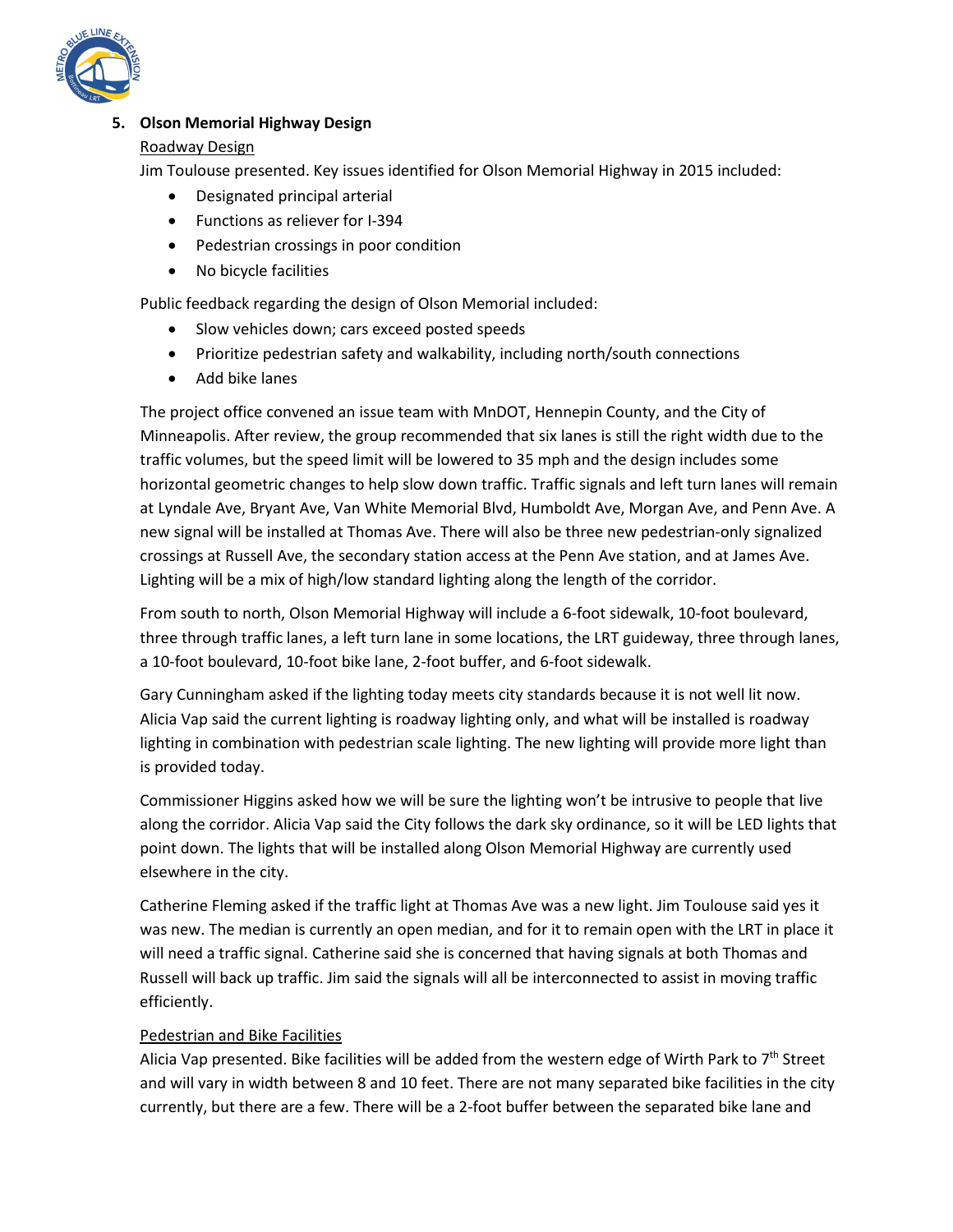

sidewalk. The buffer material will be tooled concrete, and it will change to a deeper grove on corners to indicate to pedestrians and bicyclists that you are crossing into a multiuse zone.

Commissioner Higgins asked to clarify if the 2-foot buffer was 2 feet high or 2 feet wide. Alicia Vap said it will be 2 feet wide.

The bridge on Olson Memorial Highway over I-94 will be widened to the north to change the 8 foot walk to a 12 foot walk to provide more space for bikes and pedestrians.

## Median and Landscaping

The City of Minneapolis will own and maintain the landscaping near the Van White and Penn stations and at the mid-block crossings at Russell and James. The landscaping will include a variety of plantings, and the project office is incorporating lessons learned from Saint Paul staff that have been maintaining the plants along the Green Line. The plantings will be irrigated. There will also be an intertrack fence along the corridor that will act as a visual deterrent to prevent people from crossing. The design will also incorporate aggregate and permeable pavers, but the details are still being determined.

Project office staff are working closely with the Minneapolis Park and Recreation Board on replacing trees in the corridor. The park board wants the trees to frame the street and make a canopy. The project will be adding 240+ trees in boulevard and will relocate around 50 median trees to nearby parks in north Minneapolis.

## Stations

The stations at Van White and Penn are considered to be sister stations so the architecture is very similar. All stations have the same basic footprint and layout. The Van White station canopies will have gold/copper colored shingles to fit in with the historic Hennepin County library and the canopy ends will have a light glow in the evening.

At Penn Ave, the shingles will be a blue/green that changes depending on the light. The canopies at this station will also have panels on the ends that glow.

# OCS Poles

OCS poles are part of the system that provides power to the trains. The project office wants to further tie the two stations together, and one way to do that is to add color variety to the poles. There will be 50 poles between Sheridan and Bryant.

There were community meetings last summer to get input on the treatment options. The concepts were refined based on the feedback received, and two concepts have been carried forward. The project office staff will discuss the two concepts with internal stakeholders at Metro Transit to decide which concept will be implemented.

With the first concept, the poles would be painted five different colors, transitioning from green to blue to purple from west to east. To help signify mid-block crossings, the poles will be striped in those locations. Community input indicated that they wanted purple to be incorporated because Prince's childhood home is nearby. The second concept would have purple paint on the poles that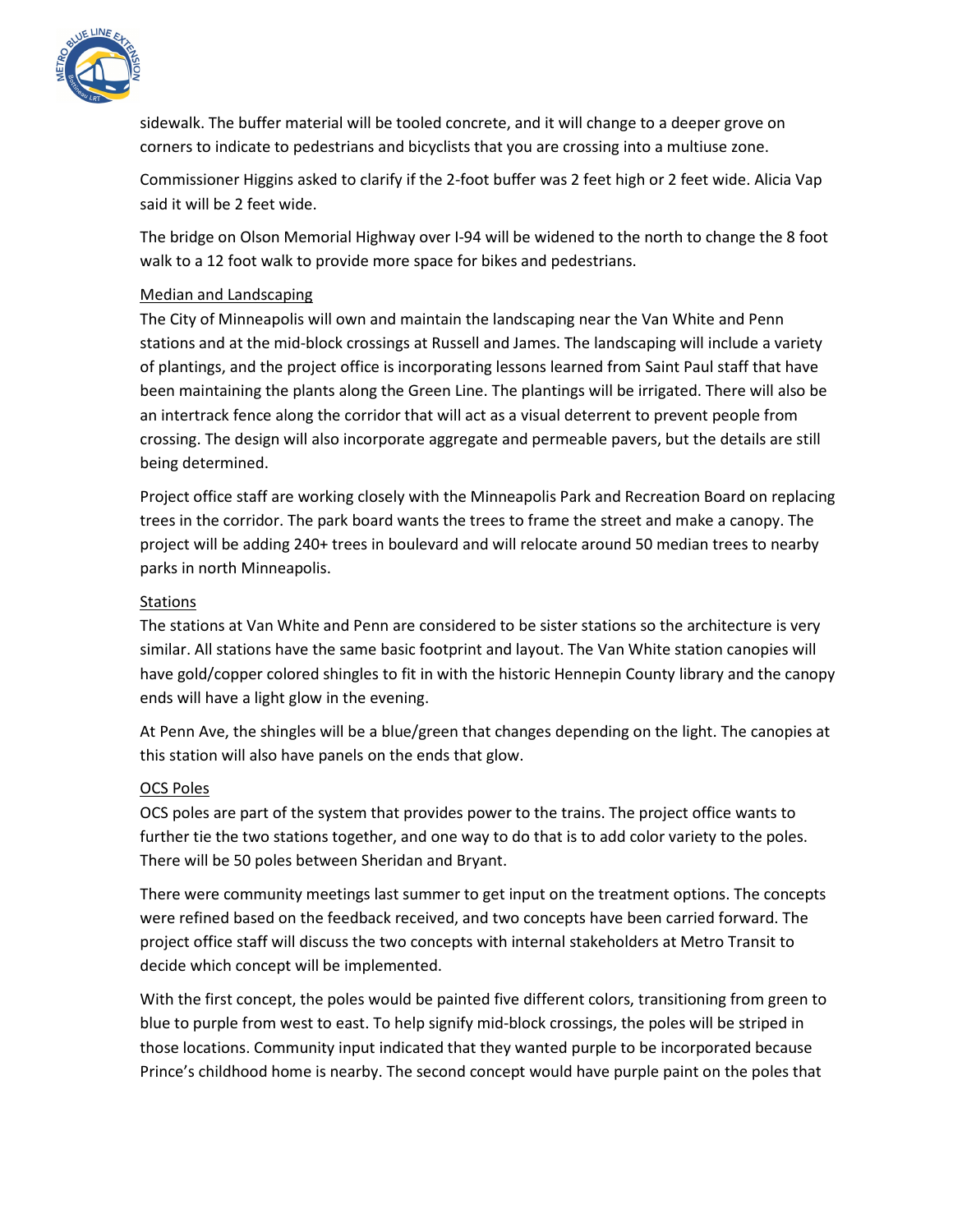

would change in height to mimic the rolling geography of the area. There has generally been more support for the first concept as people think the second concept might be harder to notice.

Mayor Frey asked if the 240 trees were in addition to the existing stock or if that is the number that will be replaced. Alicia Vap said 240 is the number that the project will be planting. Overall, there will likely be a small deficit. Mayor Frey said he is concerned if there is deficient because he wouldn't want to lose a substantial amount of the green space. Alicia Vap said that the number of trees planted should be close to replacement but she will double check the numbers.

Council Member Cunningham said he is hearing that people are concerned about getting across the street, which is more an issue of signal timing and asked if we doing anything in particular given the high number of seniors in the area? Jim Toulouse said all the pedestrian crossings are designed for a single stage crossing. If someone were to start halfway through the walk time, there are additional pedestrian push buttons in the median refuge to reengage the walk signal if someone doesn't it make it all the way across the street. The standard engineering practice is to have the walk signal timed to a standard walk speed based on the width of the crossing. That timing can always be adjusted if it is found to be insufficient. Council Member Cunningham said he wants to be reasonable since the signal timing affects the trains too, but he also wants people to know they have been heard. The second biggest concern he has heard is that snow will not be cleared.

Commissioner Opat said he is glad the project office is looking at OCS poles with this level of detail but he is concerned about their staying power. After five years, will all the paint colors be maintained? He would argue for whatever is the most sustainable.

#### **6. City of Crystal Update**

John Sutter, the community development director of Crystal, presented on a few projects and policy changes in Crystal related to the Blue Line project.

The Bass Lake Road Streetscape Project should begin construction in May. It is a \$600,000 project funded by the City and County. The streetscape was built in the 1980s and is falling apart. The City decided to tear it out and build something new that is more pedestrian friendly. They will concentrate plantings on corners and use colored concrete to create visual separation between the sidewalk and road. They are not taking away any traffic lanes, but they are improving pedestrian crossings and adding a 12-space bay of on-street parallel parking. The stretch of buildings looks like a strip mall because of its façade, but they are actually physically separate buildings like an old fashioned main street. The City hopes that by fixing the public realm they will see the private sector respond with investments.

There is also a 2019 project in Becker Park. There are two major elements, the first of which is a stormwater infiltration project to reduce flooding in the large commercial area and improve water quality in Twin Lake. The funding is split between the City, the Council, and the Board of Soil and Water Resources. The second element is the reconstruction of Becker Park. It will transition from ball fields that aren't consistently used by the community to a town square type park. There will be improved trails, a water feature, and an accessible playground. They also wanted to better connect the Blue Line station to the commercial area to the west of Becker Park, so there will be an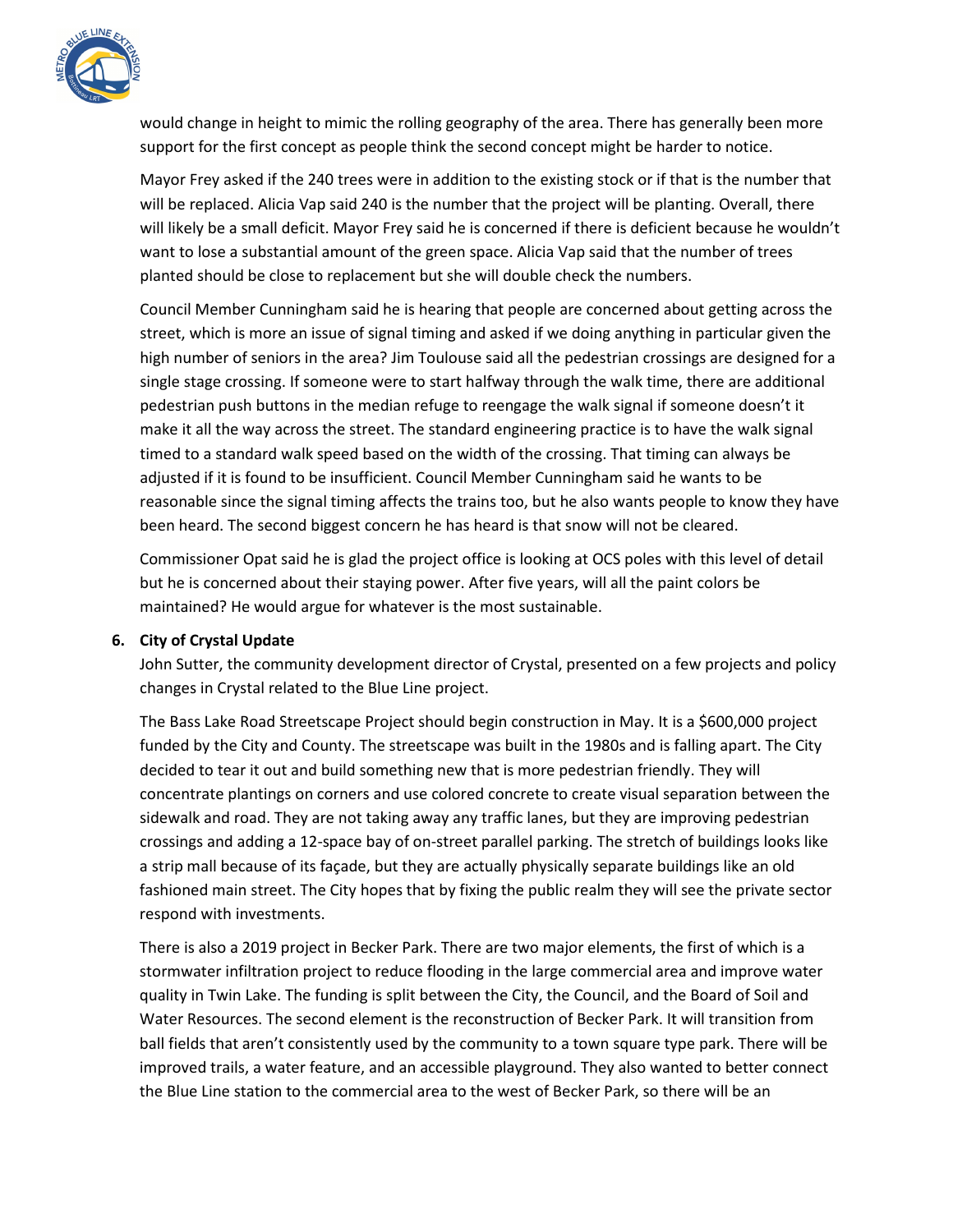

east/west connection on the north side of the park. There will also be a better north/south connection through the park to the potential development opportunities on the south side of the park.

The City recently adopted a new unified development code. It is generally less restrictive as the City is trying to regulate the right things. It increased the maximum apartment density from 22 to 40 units/acre and increased the maximum height for apartment buildings from 3 to 5 stories. Other pending changes include reducing the minimum single family lot width from 60 to 50 feet and reducing the minimum two-family lot width from 100 to 80 feet. They City is also looking to allow accessory dwelling units. The intent is to allow more naturally occurring affordable housing.

The City is also working on a transit-oriented development (TOD) overlay district. It wouldn't zone out existing uses. It would focus on the form of development rather than the use to make sure things relate better to the public realm. The City doesn't want their zoning ordinance to stand in the way of TOD if that is what the market wants.

Commissioner Opat asked if the TOD overlay would accommodate a 6 or 7 story apartment building. John Sutter said yes it could; each project would go through its own approval process, but if there is a market for something new and different they want to allow it to happen. Commissioner Opat asked John to explain the issues with the water in the park. John said they have surface flooding that occurs at Broadway and Bass Lake Road because there is a lot of runoff from the hardscape that can't be treated onsite. The water feeds into the stormwater system and surcharges. The City has sandy soils so they will use infiltration to help with rate control and water quality treatment. The problem originates with the hardscape developed before people thought too much about stormwater. Commissioner Opat noted that Crystal had to bring this project to the watershed district to levy funding. It is always a lot of work for staff of smaller cities to make these types of projects happen.

#### **7. 2018 Look Ahead**

# Federal New Starts Report and Federal Appropriations

Mark Fuhrmann presented. Every year FTA publishes a map of New Starts projects across the county. Here in Minnesota we have the Green Line, Blue Line, and Gold Line. There are five projects across the country currently in engineering, including the Blue Line, Green Line, and three others. Those three others are our immediate competition for funding. Mark is in contact with each of those projects and noted that the project in North Carolina lags the other four projects by a few years.

For 2018, \$2.6 billion was appropriated for the CIG program. 2017 had previously been the single highest year of appropriations but it was exceeded in 2018. Existing New Starts projects have \$1.108 billion, new New Starts projects (including the Green Line and Blue Line Extensions) have \$399 million, core capacity projects have \$716 million, and Small Starts (including Orange Line) have \$401 million. FTA made apportionments for three Small Starts projects this week. There was also \$26 million apportioned for oversight.

Joanie Clausen asked it the other projects in engineering are in front of us in line for funding. Mark Fuhrman said Seattle has submitted their FFGA application, and Santa Anna has too and has also